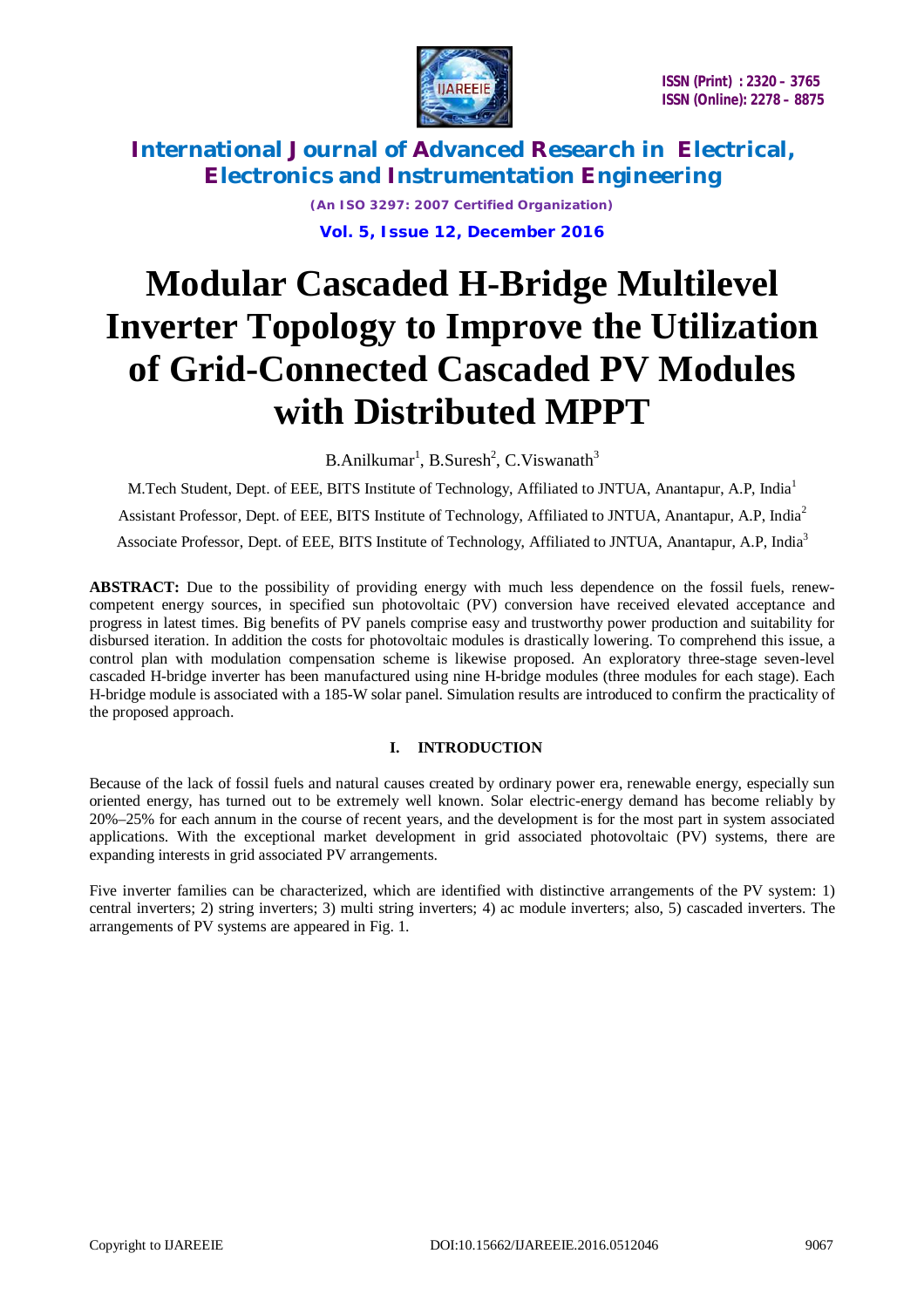

*(An ISO 3297: 2007 Certified Organization)*

### **Vol. 5, Issue 12, December 2016**



Fig.1. Configurations of PV systems. (a) Central inverter. (b) String inverter.(c) Multi string inverter. (d) AC-module inverter. (e) Cascaded dc/dc converter. (f) Cascaded dc/ac inverter.

Cascaded inverters comprise of a few converters associated in arrangement; in this way, the high power and/or high voltage from the mix of the numerous modules would support this topology in medium and huge grid associated PV systems. There are two sorts of cascaded inverters. Fig. 1(e) demonstrates a cascaded dc/dc converter association of PV modules. Each PV module has its own particular dc/dc converter, and the modules with their related converters are still associated in arrangement to make a high dc voltage, which is given to a rearranged dc/ac inverter. This methodology consolidates parts of string inverters and ac module inverters and offers the benefits of individual module maximum power point (MPP) tracking (MPPT), however it is not so much exorbitant but rather more productive

than ac module inverters. Be that as it may, there are two power transformation stages in this design. The modular cascaded H-bridge multilevel inverter, which requires an isolated dc source for every H-bridge, is one dc/ac cascaded inverter topology. The different dc links in the multilevel inverter make autonomous voltage control conceivable. As an outcome, individual MPPT control in each PV module can be accomplished, and the energy reaped from PV panels can be maximized. In the interim, the particularity and ease of multilevel converters would position them as a prime hopeful for the up and coming era of efficient, robust, and reliable grid connected solar power electronics.

A measured cascaded H-bridge multilevel inverter topology for single-or three-stage grid associated PV systems is exhibited in this paper. The panel mismatches issues are tended to demonstrate the need of individual MPPT control, and a control plan with circulated MPPT control is then proposed. The distributed MPPT control plan can be connected to both single and three-stage systems. What's more, for the introduced three-stage grid associated PV system, if each PV module is worked at its own particular MPP, PV mismatches may acquaint unequal power supplied with the threestage multilevel inverter, prompting unequal infused grid current. To adjust the three-stage grid current, modulation compensation is additionally added to the control system.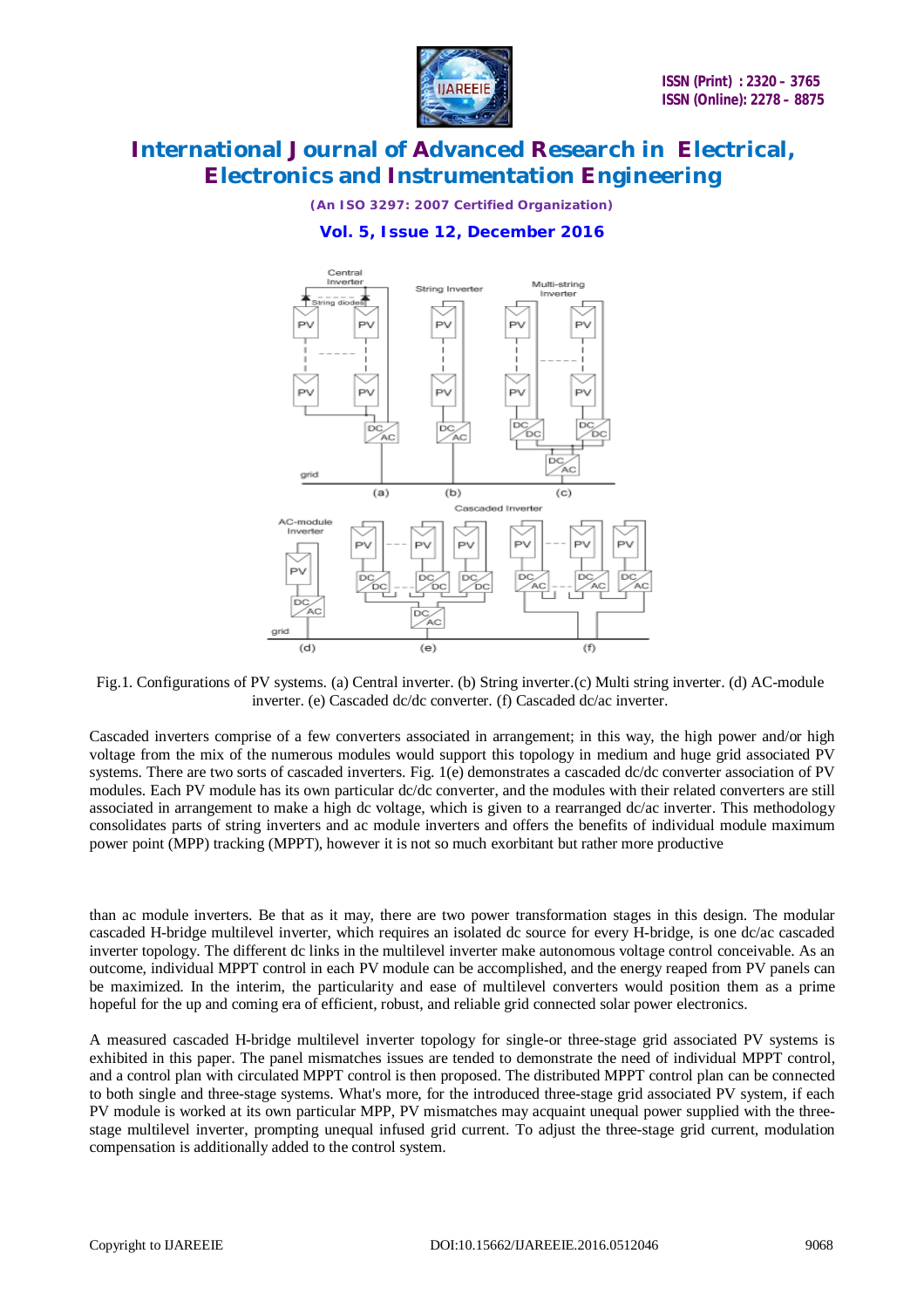

*(An ISO 3297: 2007 Certified Organization)*

#### **Vol. 5, Issue 12, December 2016**

#### **II. SYSTEM DESCRIPTION**

Modular cascaded H-bridge multilevel inverters for single and three-stage grid associated PV systems are appeared in Fig. 2. Every stage comprises of n H-bridge converters associated in arrangement, and the dc connection of every Hbridge can be

fed by a PV panel or a short string of PV panels. The cascaded multilevel inverter is associated with the grid through L channels, which are used to decrease the exchanging music in the current. By various mixes of the four switches in each H-bridge module, three output voltage levels can be created: −vdc, 0, or +vdc. A cascaded multilevel inverter with n information sources will give  $2n + 1$  levels to orchestrate the air conditioner output waveform. This  $(2n + 1)$  level voltage waveform empowers the diminishment of sounds in the incorporated current, lessening the measure of the required output channels. Multilevel inverters too have different points of interest, for example, diminished voltage weights on the semiconductor switches and having higher productivity when contrasted with other converter topologies.



Fig. 2. Topology of the modular cascaded H-bridge multilevel inverter for grid-connected PV systems.

#### **III. PANEL MISMATCHES**

PV mismatch is an imperative issue in the PV system. Due to the unequal got irradiance, diverse temperatures, and maturing of the PV panels, the MPP of each PV module might be diverse. In the event that each PV module is not controlled autonomously, the productivity of the general PV system will be diminished.

In a three-phase grid-connected PV system, a PV mismatchmay cause more problems. Aside from decreasing the overallefficiency, this could even introduce unbalanced power suppliedto the three-phase grid-connected system. If there are PV mismatches between phases, the input power of each phase wouldbe different. Since the grid voltage is balanced, this differencein input power will cause unbalanced current to the grid, whichis not allowed by grid standards. For example, to unbalancethe current per phase more than 10% is not allowed for someutilities, where the percentage imbalance is calculated by takingthe maximum deviation from the average current and dividingit by the average current.

To tackle the PV mismatch issue, a control plan with individual MPPT control and balance pay is proposed. The points of interest of the control plan will be examined in the tracking segment.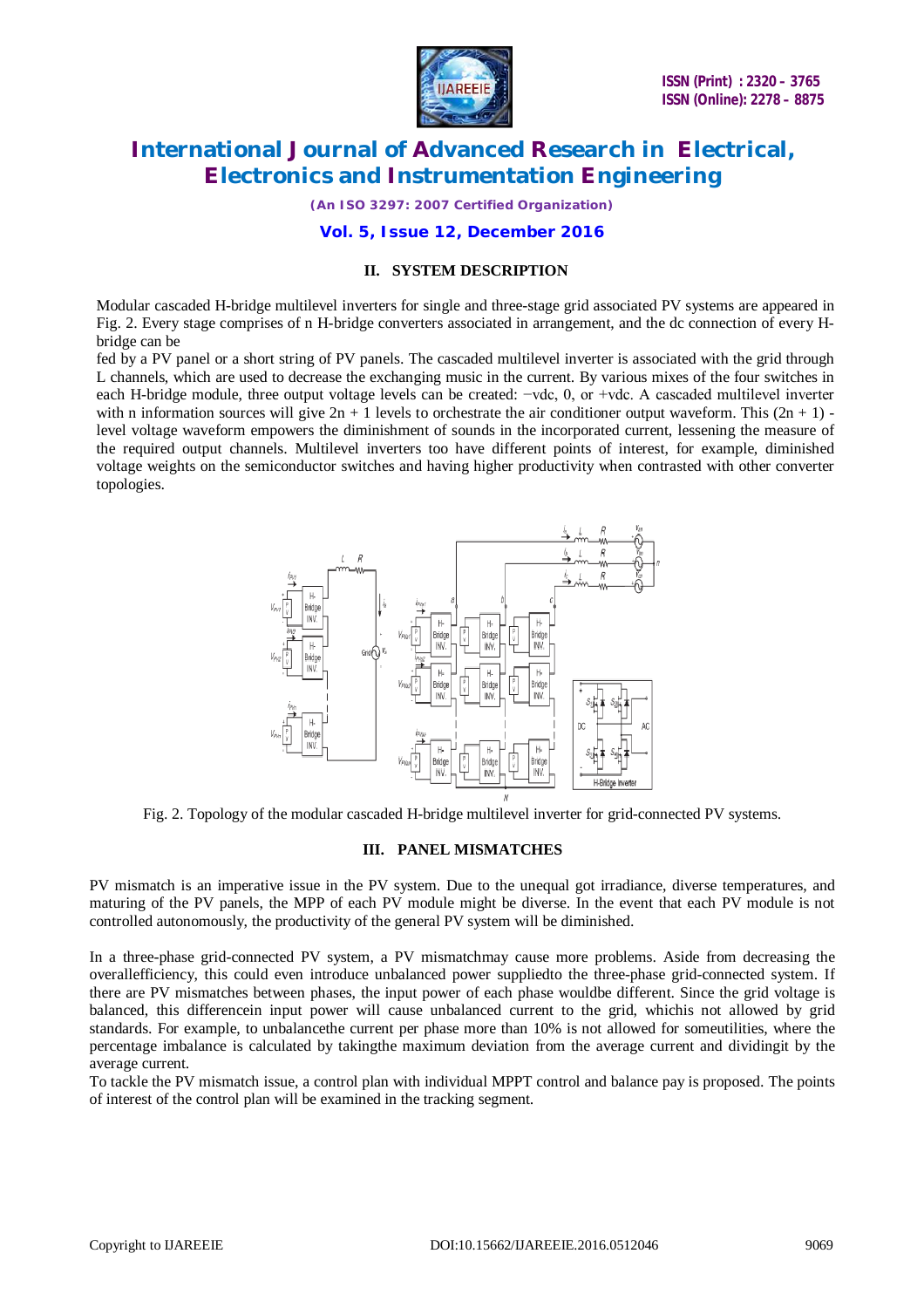

*(An ISO 3297: 2007 Certified Organization)*

#### **Vol. 5, Issue 12, December 2016**

### **IV. CONTROL SCHEME**

### *A. DISTRIBUTED MPPT CONTROL*

Keeping in mind the end goal to dispose of the antagonistic impact of the befuddles and expand the productivity of the PV system, the PV modules need to work at various voltages to enhance the usage per PV module. The different dc links in the cascaded H-bridge multilevel inverter make free voltage control conceivable. To figure it out individual MPPT control in each PV module, the control plan proposed in [19] is redesigned for this application. The circulated MPPT control of the three-stage cascaded H-bridge inverter is appeared in Fig. 3. In every H-bridge module, a MPPT controller is added to create the dc-link voltage reference. Every dc-link voltage is contrasted with the comparing voltage reference, and the whole of all mistakes is controlled through an aggregate voltage controller that decides the current reference  $Id_{ref}$ . The receptive current reference  $Id_{ref}$  can be set to zero, or if receptive power pay is required,  $Id_{ref}$ can additionally be given by a responsive current adding machine. The synchronous reference outline stage bolted circle (PLL) has been used to discover the stage edge of the grid voltage. As the exemplary control plan in three-stage systems, the grid streams in abc directions are changed over to dq organizes and controlled through proportional– integral (PI)controllers to produce the adjustment record in the dq facilitates, which is then changed over back to three stages.

The disseminated MPPT control plan for the single-stage system is about the same. The aggregate voltage controller gives the greatness of the dynamic current reference, and a PLL gives the recurrence and stage point of the dynamic current reference. The present circle then gives the tweak list. To make each PV module work at its own MPP, take stage an as a case; the voltages vdca2 to vdcan are controlled exclusively through n − 1 circles. Every voltage controller gives the regulation record extent of one H-bridge module in stage a. After increased by the regulation record of stage a, n − 1 regulation records can be gotten. Additionally, the regulation record for the primary H-bridge can be acquired by subtraction. The control plans in stages b also, c is just about the same. The main distinction is that all dc-link voltages are directed through PI controllers, and n adjustment record extents are acquired for every stage.



Fig. 3. Control scheme for three-phase modular cascaded H-bridge multilevel PV inverter.

A phase-shifted sinusoidal pulse width modulation switching scheme is then connected to control the switching devices of each H-bridge. The incremental conductance technique has been utilized in this paper. It lends itself well to computerized control, which can effectively monitor past estimations of voltage and current and settle on all choices.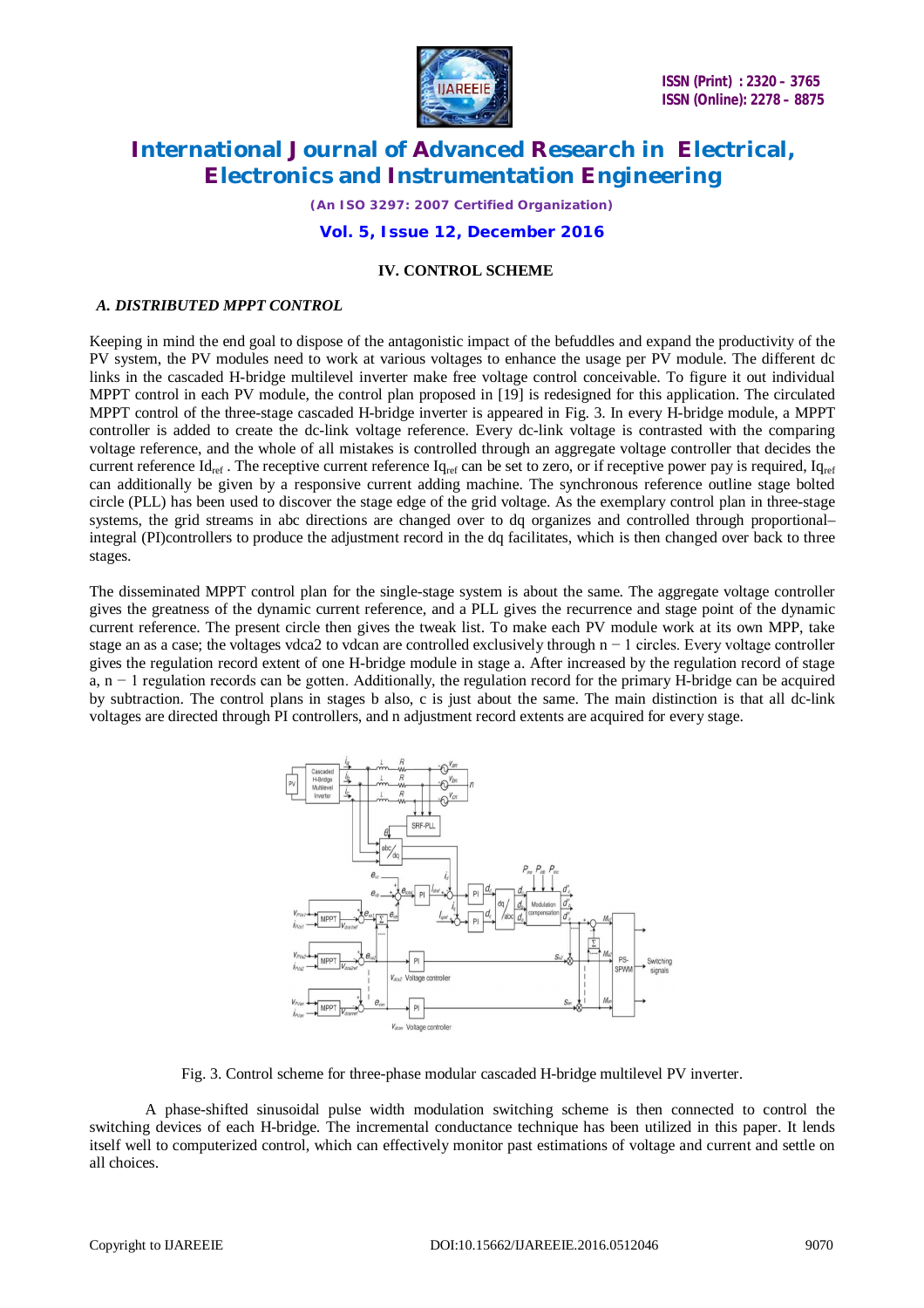

*(An ISO 3297: 2007 Certified Organization)*

### **Vol. 5, Issue 12, December 2016**

#### *B. MODULATION COMPENSATION*

As specified before, a PV mismatch may bring about additional problems to a three-stage modular cascaded H-bridge multilevel PV inverter. With the individual MPPT control in each H-bridge module, the info solar power of every stage would be distinctive, which acquaints uneven current with the grid. To tackle the issue, a zero sequence voltage can be powered upon the stage legs so as to influence the present streaming into each stage. In the event that the redesigned inverter output stage voltage is corresponding to the uneven power, the present will be adjusted.



Fig. 4. Modulation compensation scheme.

In this manner, the modulation compensation block, as appeared in Fig. 6, is added to the control arrangement of threestage modular cascaded multilevel PV inverters. The key is the manner by which to overhaul the balance record of every stage without expanding the complexity of the control system. To start with, the unequal power is weighted by proportion rj,

This is ascertained as

$$
r_j = \frac{P_{\text{inav}}}{P_{\text{inj}}} \tag{1}
$$

Where  $P_{\text{ini}}$  is the info power of stage (j = a, b, c), and  $P_{\text{inay}}$  is the normal info power. At that point, the infused zero arrangement adjustment file can be produced as

$$
d_0 = \frac{1}{2} \left[ \min(r_a \cdot d_a, r_b \cdot d_b, r_c \cdot d_c) + \max(r_a \cdot d_a, r_b \cdot d_b, r_c \cdot d_c) \right]
$$
\n(2)

Where  $d_j$  is the adjustment record of stage  $(j = a, b, c)$  and is dictated by the present circle controller. The adjustment record of every stage is redesigned by

$$
d_j' = d_j - d_0. \tag{3}
$$

Just straightforward estimations are required in the plan, which won't build the many-sided quality of the control system. A case is displayed to demonstrate the adjustment remuneration plot all the more unmistakably. Expect that the information power of each stage is unequal

$$
P_{\text{in}a} = 0.8 \qquad P_{\text{in}b} = 1 \qquad P_{\text{inc}} = 1. \tag{4}
$$

By infusing a zero succession tweak list at  $t = 1$  s, the adjusted tweak file will be redesigned, as appeared in Fig. 7. It can be seen that, with the remuneration, the overhauled balance record is uneven relative to the power, which implies that the output voltage  $(v_{in})$  of the three-stage inverter is uneven; however this creates the sought adjusted grid current.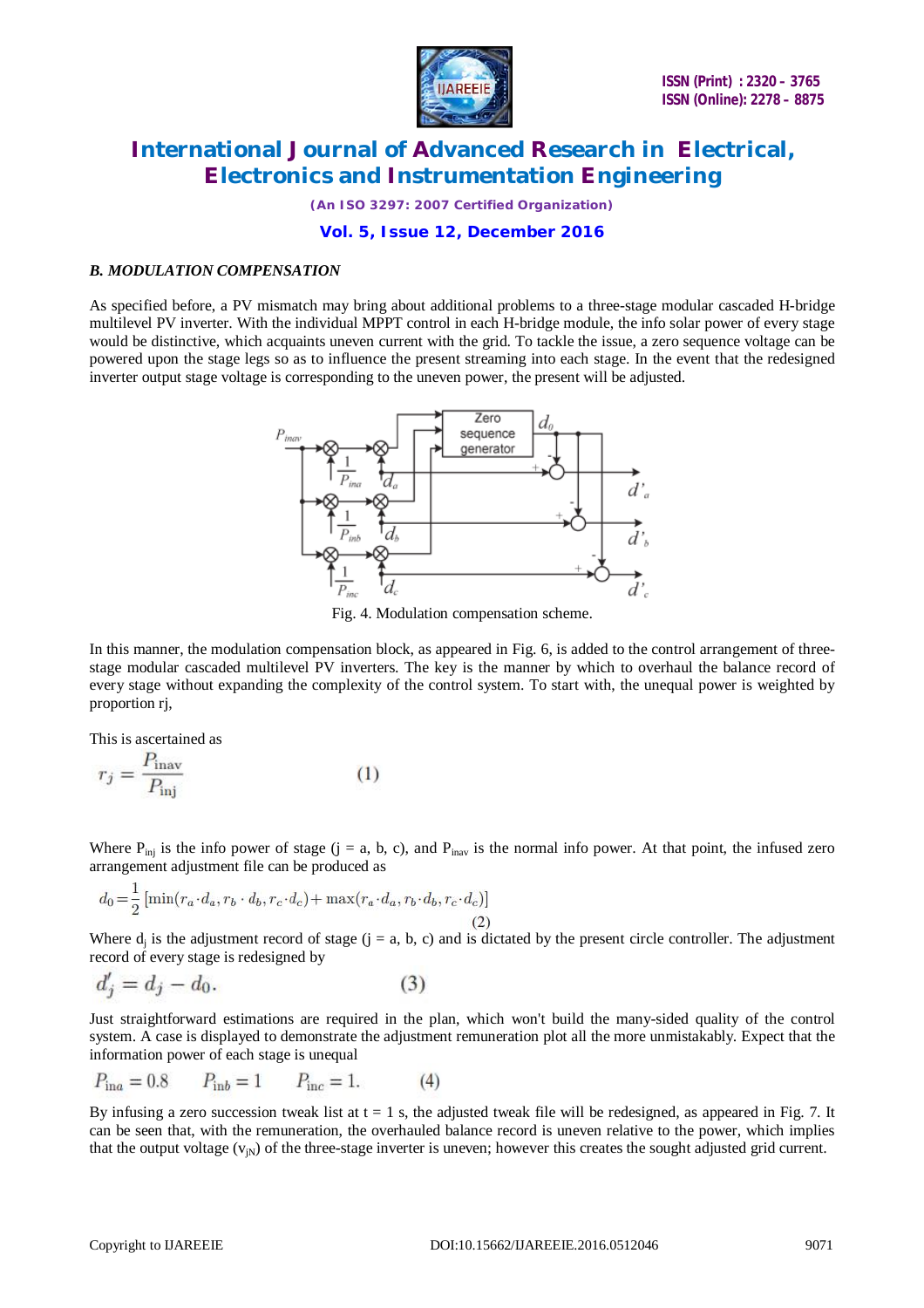

*(An ISO 3297: 2007 Certified Organization)*

### **Vol. 5, Issue 12, December 2016**

#### **V. SIMULATION RESULTS**

To confirm the proposed control plot, the three-stage grid connected PV inverter is mimicked in two distinctive conditions. In the first place, all PV panels are worked under the same irradiance  $S = 1000$  W/m2 and temperature T = 25  $\degree$ C. At t = 0.8 s, the sun powered irradiance on the first and second panels of stage a declines to 600 W/m2, and that for alternate panels sticks with it same. The dc-link voltages of stage are appeared in Fig. 8. At the starting, all PV panels are worked at a MPP

voltage of 36.4 V. As the irradiance changes, the first and second dc- link voltages abatement and track the new MPP voltage of 36 V, while the third panel is still worked at 36.4 V.



FIG 5:dc link voltage of modules 1 and 2.



Fig. 6 Dc link voltage of module 3.



Fig 7: pv currents of phase awith distributed mppt( $t=25$ ).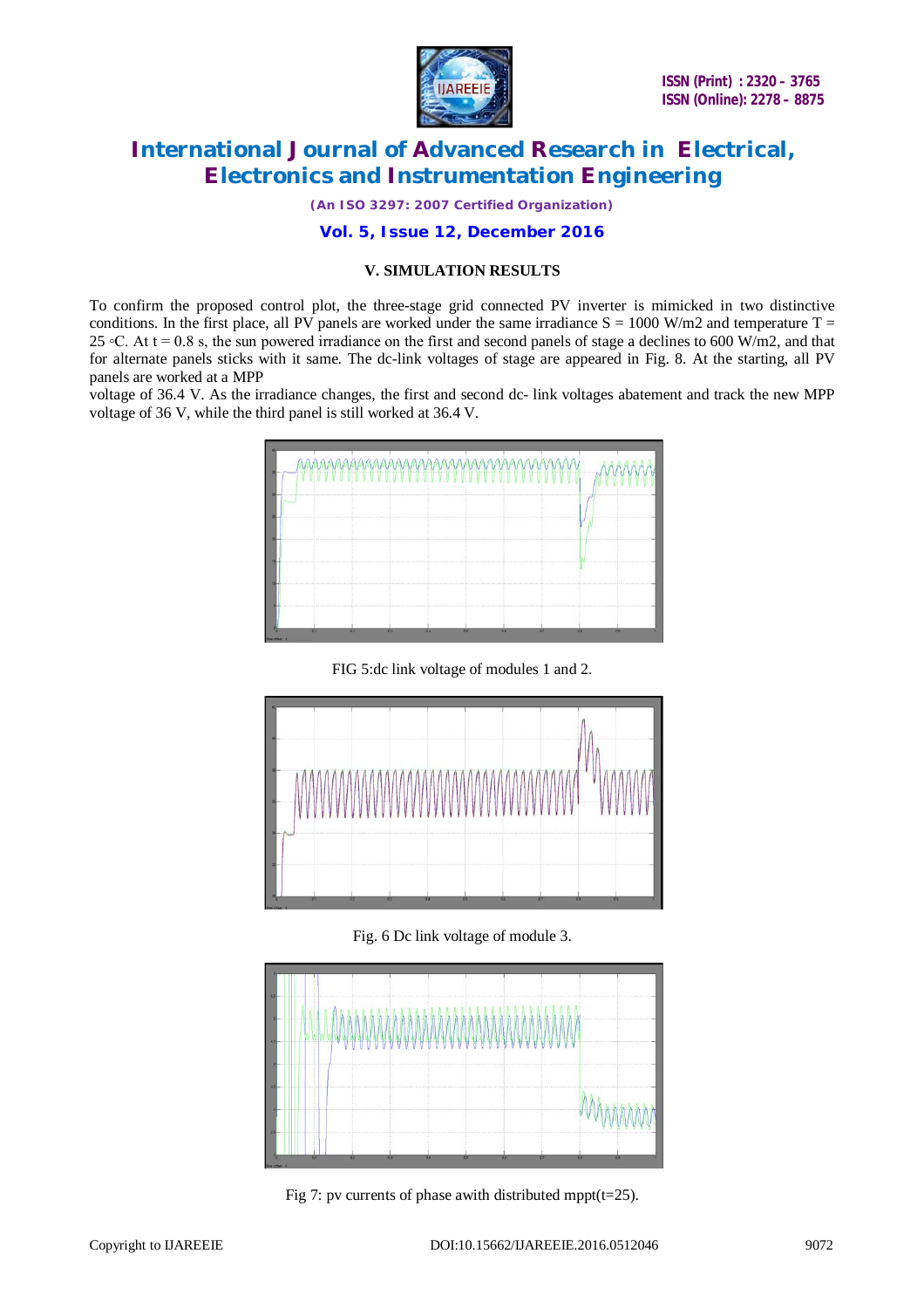

*(An ISO 3297: 2007 Certified Organization)*

**Vol. 5, Issue 12, December 2016**



Fig 8.dc link voltages of phase b with distributed MPPT (T=25)

| 100-            |                        |    |    |                               |                                        |           |    |   |
|-----------------|------------------------|----|----|-------------------------------|----------------------------------------|-----------|----|---|
| a na            | Sound in Four and Con- |    |    |                               |                                        |           |    |   |
|                 |                        |    |    |                               |                                        |           |    |   |
|                 |                        |    |    | The California and California |                                        |           |    |   |
|                 |                        | .  |    |                               |                                        |           |    |   |
|                 |                        |    |    |                               |                                        |           |    |   |
|                 |                        |    |    |                               |                                        |           |    |   |
|                 |                        |    |    |                               |                                        |           |    |   |
|                 |                        |    |    |                               |                                        |           |    |   |
|                 |                        |    |    |                               |                                        |           |    |   |
|                 |                        |    |    |                               |                                        |           |    |   |
|                 |                        |    |    |                               | LEAST LEAST LEAST STRAIGHT CHAIR LEAST |           |    |   |
|                 |                        |    |    |                               |                                        |           |    |   |
| 83.             | $\alpha$               | 15 | 38 | 85                            | 26                                     | <b>DY</b> | 33 | 百 |
| Time office! It |                        |    |    |                               |                                        |           |    |   |

Fig 9 Power extracted from PV panels with distributed MPPT



Fig 10.Power injected to the grid with modulation compensation.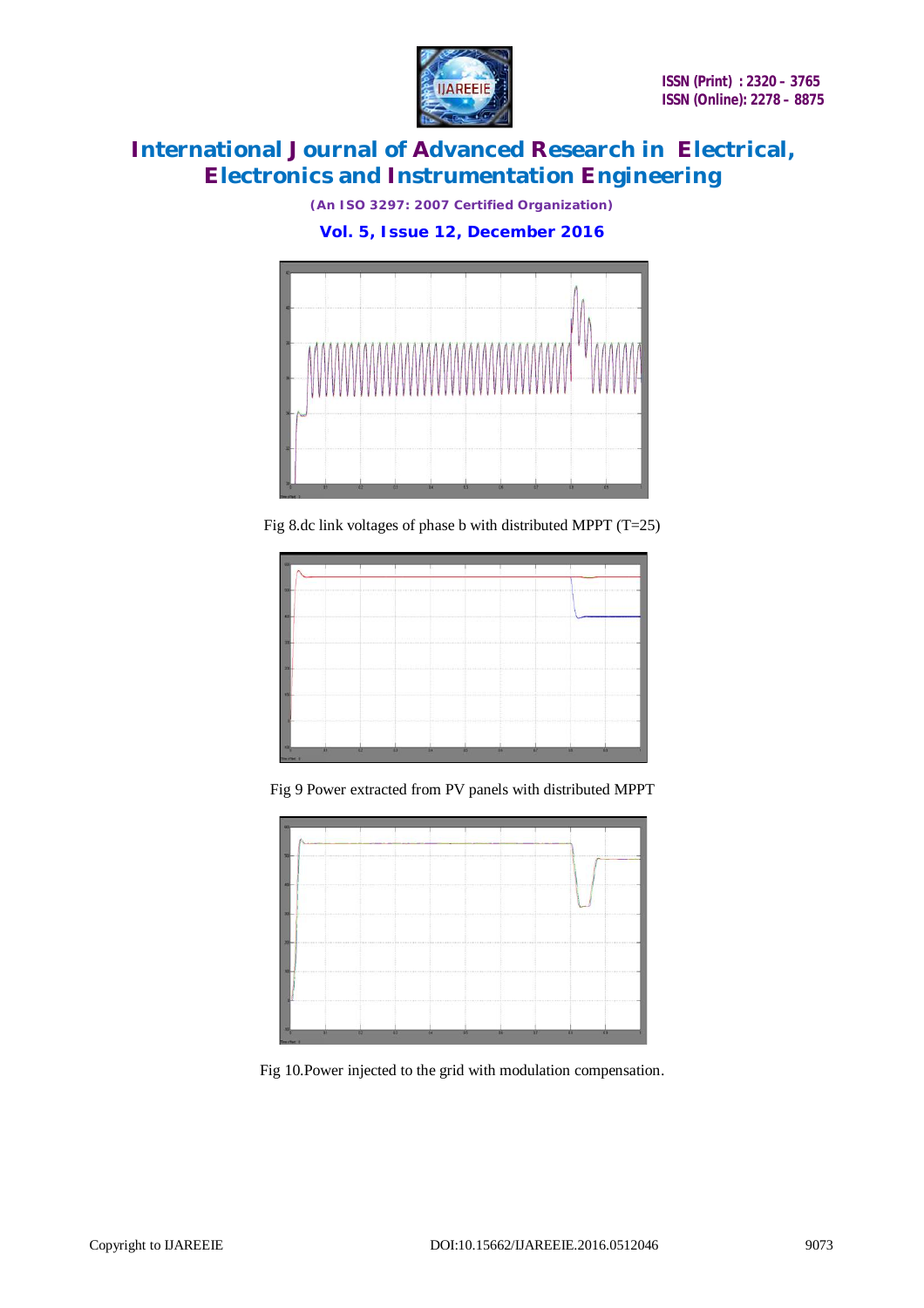

*(An ISO 3297: 2007 Certified Organization)*

**Vol. 5, Issue 12, December 2016**



Fig 11. Three-phase inverter output voltage waveforms with modulationcompensation.



Fig 12. Three-phase grid current waveforms with modulation compensation.



Fig 13.THD value for Grid current with PI Controller.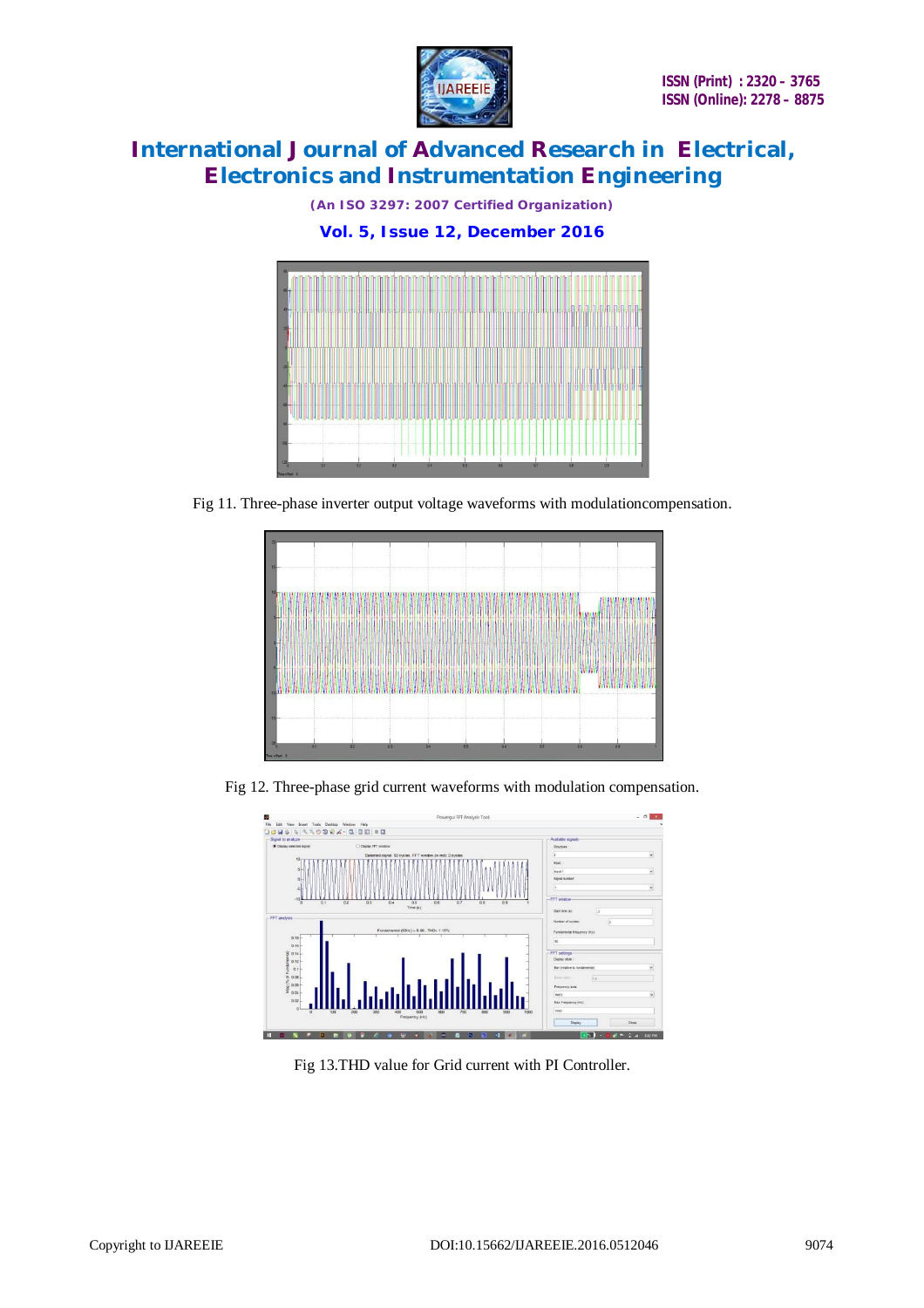

*(An ISO 3297: 2007 Certified Organization)*

### **Vol. 5, Issue 12, December 2016**



Fig 14. Three-phase grid current waveforms with modulation compensation with fuzzy controller



Fig 15. THD value for Grid current with FUZZY.

#### **VI. CONCLUSION**

Modular cascaded H-bridge multilevel inverter for grid-connected PV applications has been presented. The multilevel inverter topology will help to improve the utilization of connected PV modules if the voltages of the separate dc links are controlled independently. Thus, a distributed MPPT control scheme for both single and three-phase PV systems has been applied to increase the overall efficiency of PV systems. For the three-phase grid-connected PV system, PV mismatches may introduce unbalanced supplied power, resulting in un-balanced injected grid current. A modulation compensation scheme, which will not increase the complexity of the control system or cause extra power loss, is added to balance the grid current.

#### **REFERENCES**

[1] J. M. Carrasco *et al.*, "Power-electronic systems for the grid integration of renewable energy sources: A survey," *IEEE Trans. Ind. Electron.*, vol. 53, no. 4, pp. 1002–1016, Jun. 2006.

[2] S. B. Kjaer, J. K. Pedersen, and F. Blaabjerg, "A review of single-phase grid connected inverters for photovoltaic modules," *IEEE Trans. Ind.Appl.*, vol. 41, no. 5, pp. 1292–1306, Sep./Oct. 2005.

[3] M. Meinhardt and G. Cramer, "Past, present and future of grid connected photovoltaic- and hybrid power-systems," in *Proc. IEEE PES SummerMeet.*, 2000, vol. 2, pp. 1283–1288.

[4] M. Calais, J. Myrzik, T. Spooner, and V. G. Agelidis, "Inverter for single-phase grid connected photovoltaic systems—An overview," in *Proc. IEEEPESC*, 2002, vol. 2, pp. 1995–2000.

[5] J. M. A. Myrzik and M. Calais, "String and module integrated inverters for single-phase grid connected photovoltaic systems—A review," in *Proc.IEEE Bologna Power Tech Conf.*, 2003, vol. 2, pp. 1–8.

[6] F. Schimpf and L. Norum, "Grid connected converters for photovoltaic, state of the art, ideas for improvement of transformerless inverters," in *Proc. NORPIE*, Espoo, Finland, Jun. 2008, pp. 1–6.